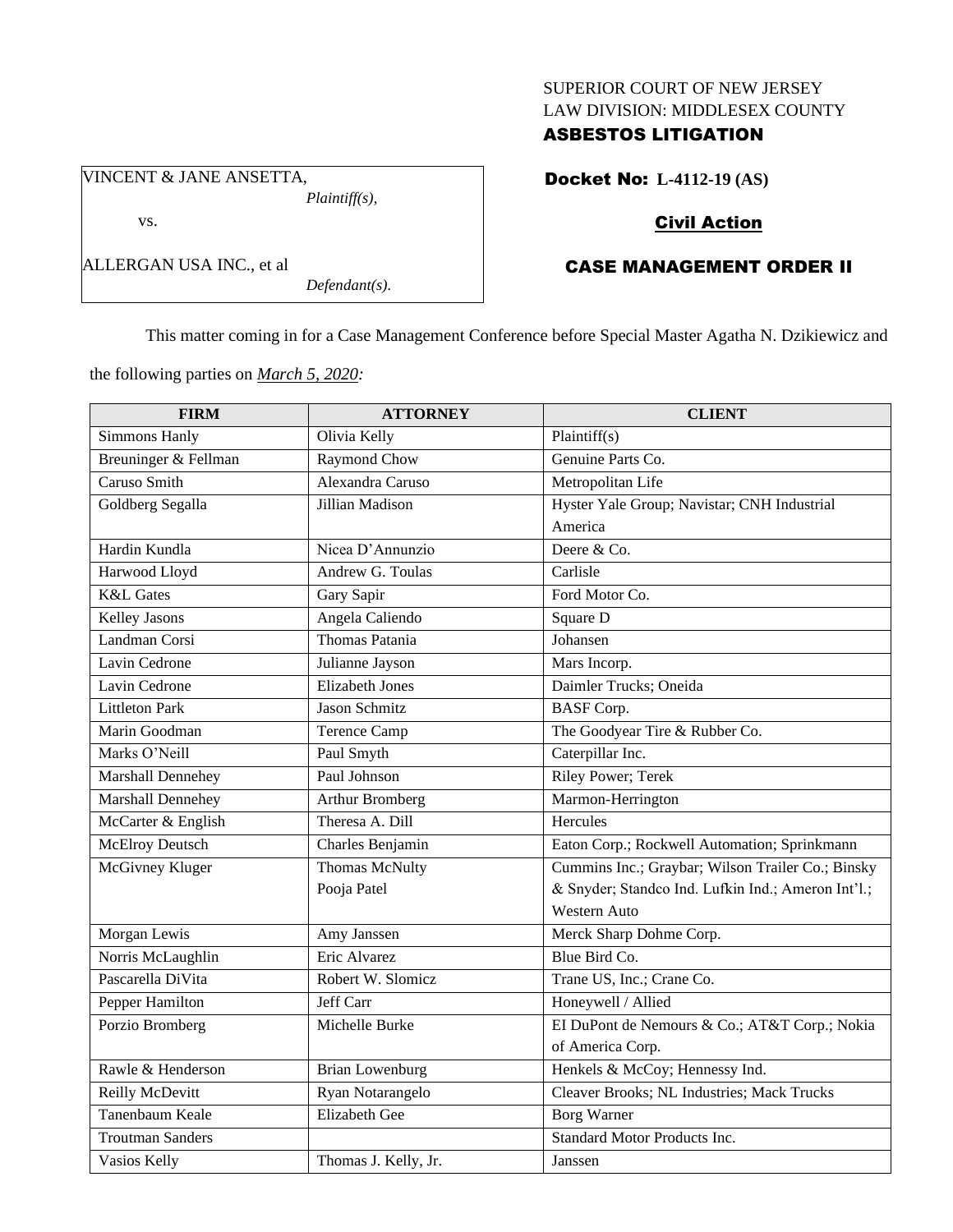| Wilbraham Lawler | Josette Spivak | PSE&G Clark Equipment; Timpte; Utility Trailer; |
|------------------|----------------|-------------------------------------------------|
|                  |                | Kelsey-Hayes; CRA Trailers f/k/a Great Dane     |

IT IS on this **6 th** day of **March 2020**, *effective from the conference date;*

#### **ORDERED** as follows:

Counsel receiving this Order through computerized electronic medium (E-Mail) shall be deemed by the court to have received a copy of the filed original court document. Any document served pursuant to this Order shall be deemed to be served by mail pursuant to *R*.1:5-2.

Defense counsel shall notify plaintiff's counsel within thirty (30) days of the date of this Order if their client was incorrectly named in the Complaint. Counsel may be barred from raising this defense at a later time for failure to comply.

Any jurisdictional motions must be filed in accordance with the Court Rules or be waived.

Any *forum non conveniens* motions must be filed as soon as practicable; once sufficient discovery is conducted so that the motion may be properly brought.

### **DISCOVERY**

| March 19, 2020 | Defendants shall serve answers to standard interrogatories by this date.                                                                                                                                    |
|----------------|-------------------------------------------------------------------------------------------------------------------------------------------------------------------------------------------------------------|
| March 19, 2020 | Defendants shall serve answers to supplemental interrogatories and document requests by this<br>date.                                                                                                       |
| March 19, 2020 | Plaintiff shall serve answers to supplemental interrogatories and document requests by this<br>date.                                                                                                        |
| April 3, 2020  | Fact discovery, including depositions, shall be completed by this date. Plaintiff's counsel shall<br>contact the Special Master within one week of this deadline if all fact discovery is not<br>completed. |
| April 3, 2020  | Depositions of corporate representatives shall be completed by this date.                                                                                                                                   |

#### **EARLY SETTLEMENT**

April 3, 2020 Settlement demands shall be served on all counsel and the Special Master by this date.

#### **MEDICAL EXPERT REPORT**

May 15, 2020 Defendants shall identify its medical experts and serve medical reports, if any, by this date. In addition, defendants shall notify plaintiff's counsel (as well as all counsel of record) of a joinder in an expert medical defense by this date.

#### **LIABILITY EXPERT REPORTS**

May 15, 2020 Defendants shall identify its liability experts and serve liability expert reports, if any, by this date or waive any opportunity to rely on liability expert testimony.

 $\_$  , and the set of the set of the set of the set of the set of the set of the set of the set of the set of the set of the set of the set of the set of the set of the set of the set of the set of the set of the set of th